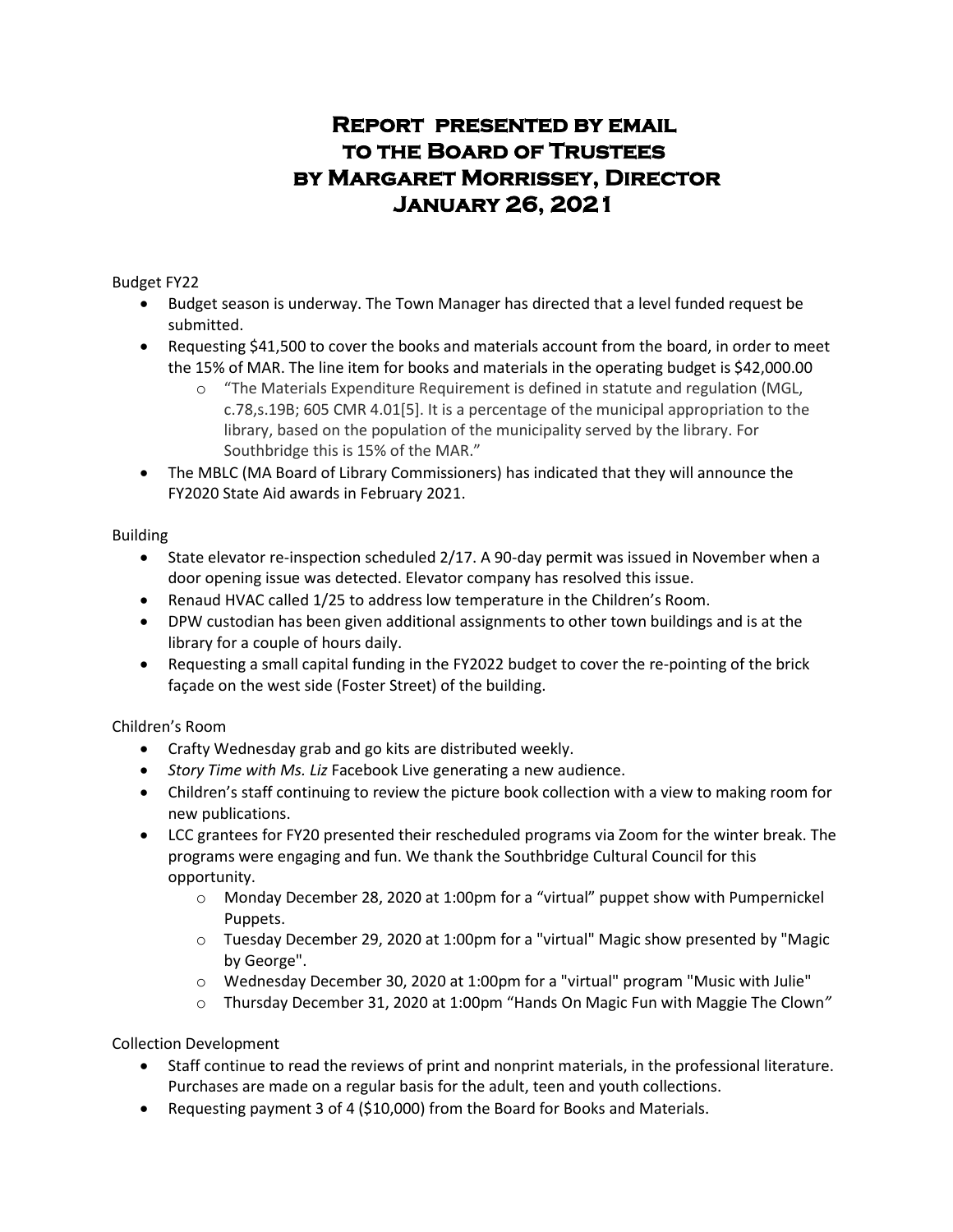Grants and Donations

- Discussed the changes with the Southbridge Cultural Council liaison regarding adjustments to the 2020 events schedule for the Local Cultural Council grants.
- LCC Grants awarded for the 2020 cycle that were postponed can be rescheduled in 2021 (until 10/15/2021)
- Made an inquiry with the Southbridge Cultural Council for a lighting system for the sculpture and the building.
- The library has accepted the
	- o *Congregation Ohavath Zion* papers from Joan Greenberg. The synagogue at 69 Eastford Road has closed.
	- o Kathy Bonin formerly of Southbridge, sent some photographs from the 1938 Flood and of Southbridge Finishing Company, from Florida.
- The Economic Development office is writing a grant to have an electric car charger at JEL.
	- o High visibility Main Street
	- o No loss of parking from JEL lot.
	- o Fast charger
	- o Free service to the public would be an economic driver. It was estimated to cost \$600- 1700. Seek a sponsor.
	- $\circ$  Signal the library's interest in keeping pace with environmental developments.

## Programs

- All programs have been suspended since 3/17, with the notable exception of Loren Ghiglione's presentation of his book *Genus Americanus*, in October, 2020. This was an opportunity to connect with the former publisher and editor of the *Southbridge Evening News* and professor emeritus of the Madill School of Journalism at North Western University.
- Performances (funded by the LCC 2020 grant cycle) that were postponed in 2020 due to the pandemic, have until October 15th to be presented.
- Mark Mandeville and Raianne Richards will present a concert via Zoom on Thursday, February  $18<sup>th</sup>$  at 6:30 pm. The program is sponsored by an LCC grant from the Southbridge Cultural Council.

## Reference

- Staff provide research to questions submitted by telephone, email and on Southbridge interest groups on Facebook.
- Promotion of the recently acquired databases *Brainfuse* on Homework Help and Job Finding is ongoing. We are hoping this will be helpful to the community, especially the students.

## Service

- The library is currently operating a curbside service only, starting 10/28, due to the rising numbers of COVID cases, as per the Town Manager. Other area libraries are also limited to a curbside service: Auburn, Charlton, Oxford, Southbridge, Sturbridge, Sutton and Webster.
- The library was closed on January  $15<sup>th</sup>$  in honor of Martin Luther King Day.
- This year there is an additional holiday added to the staff holiday calendar: Juneteenth The library will be closed on Friday, June  $18<sup>th</sup>$ .